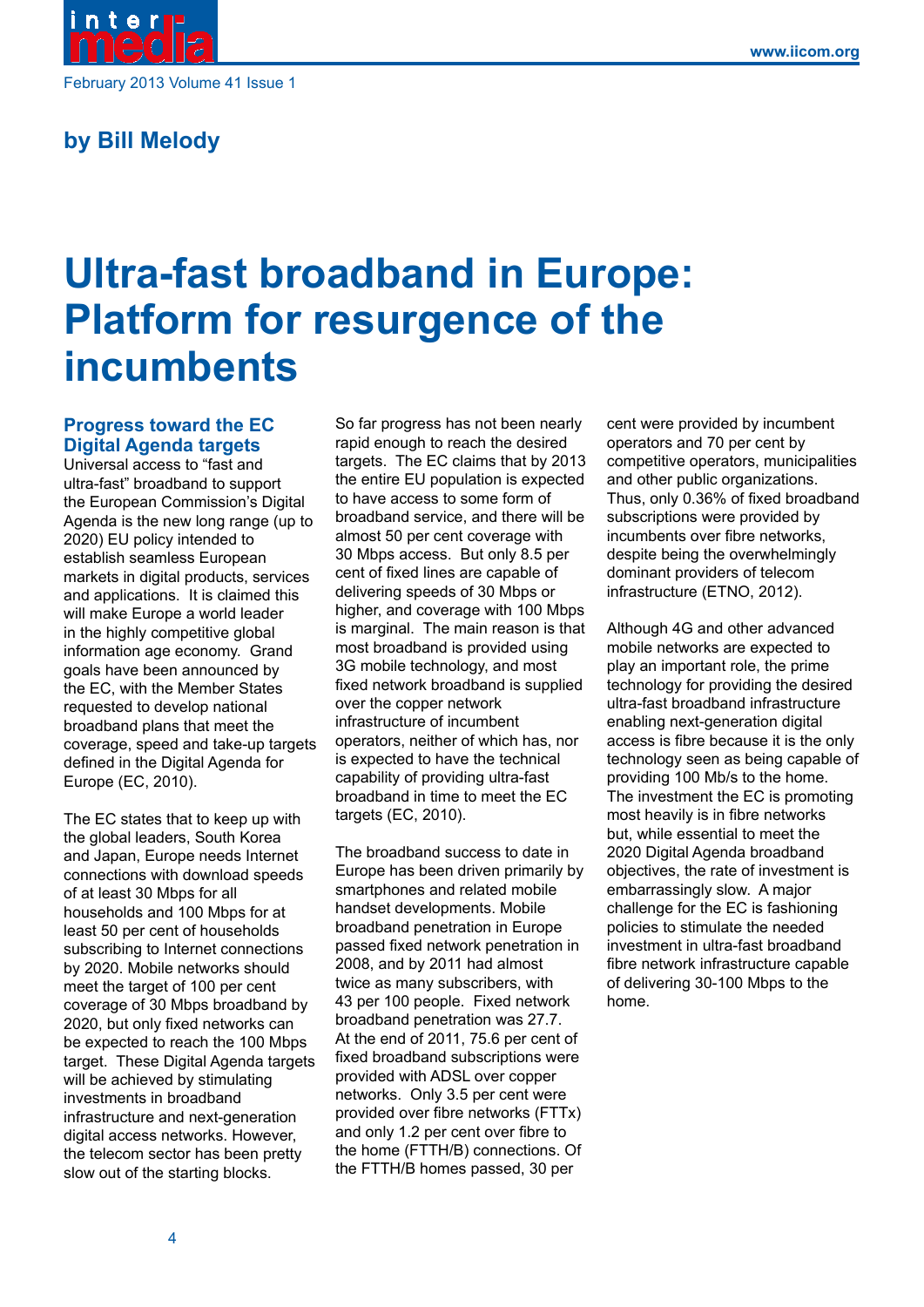



## **Stimulating Network Investment: 2012-20**

## **EU Policy 1987-2012: Market Liberalization**

Since the Green Paper in 1987 began the telecom reform process in Europe, a central theme of the evolving policies and programmes has been providing new opportunities for competition in the formerly monopolized national telecom markets. Enhancing competition has been the prime vehicle for stimulating market development, efficiency, innovation and new investment.

The first wave of liberalization reform focused on the introduction of competition into the telecom sector, and the second wave into the converged ICT sector, providing the enhanced infrastructure for the Internet. The current third wave of reform, the Digital Agenda, is focused on establishing a further upgraded European telecom/ ICT/Internet infrastructure as the foundation for driving economic growth in the new digital economy and information society (Melody, 2013b).

The original objective of liberalising access to national markets as a step to establishing competitive European single markets in telecom network provision and services

remains unfulfilled, as neither fully competitive markets nor European single markets have been achieved. The EC sector review that led to the Digital Agenda notes that although competition had grown in some markets and countries, it had not done so in many others. The European market is still largely fragmented, with few operators offering services across several Member States. The review concludes, as did past reviews, that, "the revised rules would focus regulation on those market sectors where competition is still lacking, and develop stronger EU-level regulation to foster the development of the internal market" (EU, 2012).

## **European Industry Structure in 2012**

New initiatives to strengthen competition and regulation, and stimulate investment in ultra-fast broadband across Europe must be developed from an understanding of the current industry structure and the incentives for the market players to invest. The main types of players are fixed network incumbents, established and potential competitors, and government agencies.

During the first and second waves of reform, the entry of competitors brought new investment. It also stimulated incumbents to invest

more than they would have without a realistic threat of competition. Both competitors and incumbents paid more attention to market development and took greater risks in promoting it, demonstrating a basic principle of market economics. Incumbents also took defensive economic and political steps to restrict and delay the growth of competitors, making it more difficult and risky for them to climb the ladder of investment, thereby reducing the level of investment from what it would have been in an effectively competitive market. Government subsidies supported investment in network extensions to provide universal access to essential services.

For the ultra-fast broadband infrastructure, it is already clear that government subsidies and public investment will play a much greater role than they have in the first two waves of telecom reform in Europe. The EC has proposed a budget of €9.2bn for broadband investment from the Connect Europe Facility in the Multiannual Financial Framework for 2014-20. The national broadband plans required by the EC to meet the rollout targets of the Digital Agenda all contain significant universal access broadband subsidies.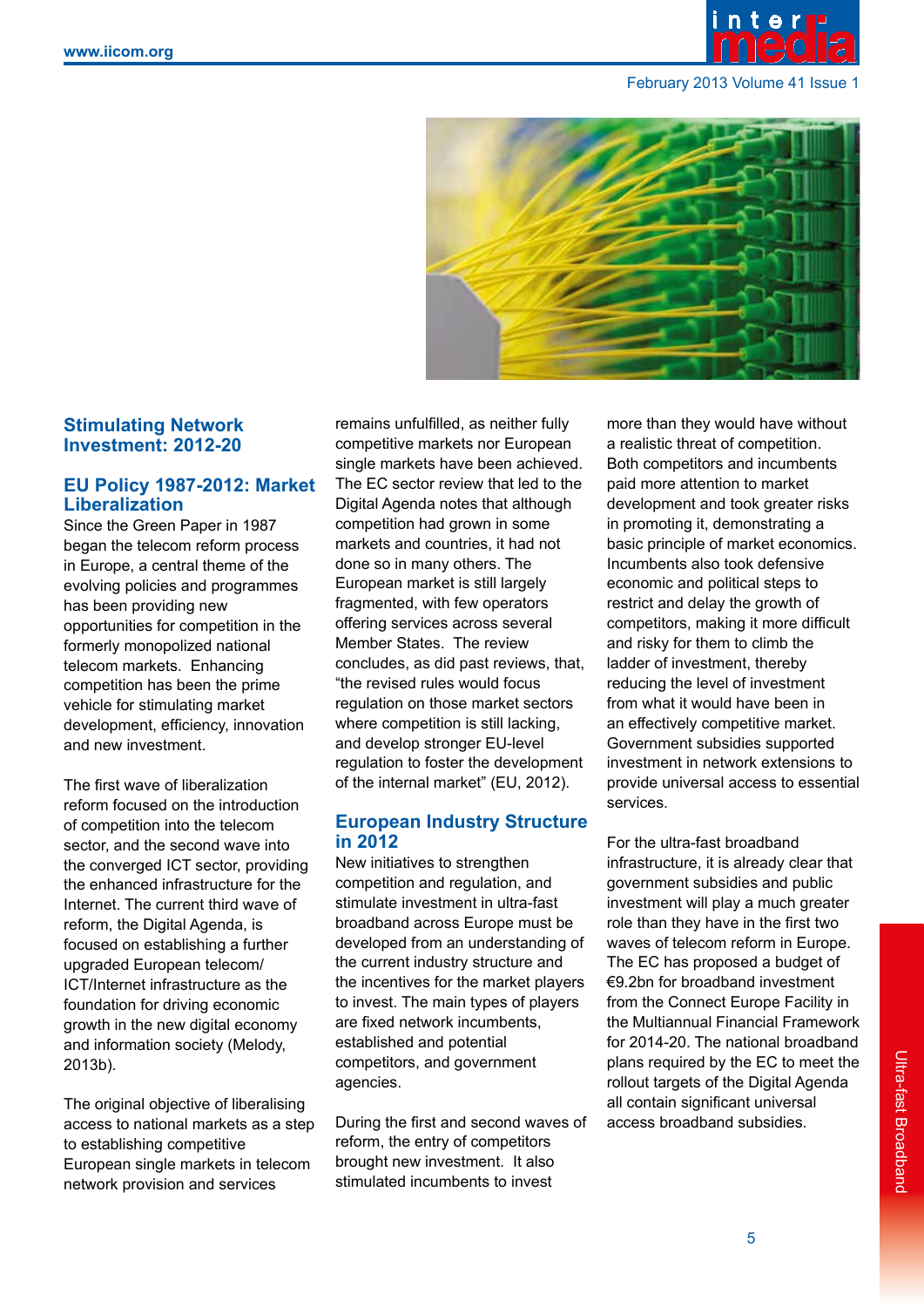

For example, the UK government set aside £530 million as part of its 2010 spending review to fund the rollout of high speed broadband to rural areas, plus £150 million in 'super-connected cities' and £150 million to improve mobile coverage (DCMS, 2013). There will also be government initiatives at the local level in many countries.

The criteria used to allocate these very large public investments to the operators that will build these network extensions will play a fundamental role both in shaping the future structure of the industry and its markets. They provide an enormous opportunity to enhance significantly the role of competition and finally achieve the goal of competitive European markets; or they could be the vehicle for the resurgence of the incumbents in their respective national markets and the retrenchment of their monopoly power. A closer look at the incentives of the other players is in order.

Incumbents still have significant market power in most major markets. National telecom regulation varies significantly across countries. It is weak in many countries, and regulations are not applied evenly or consistently As former national champions, incumbent operators still exercise significant political influence. Competition has a noticeable presence in national markets, but few markets qualify as effectively competitive. Incumbent monopoly power reduces the competitive threat that would stimulate

incumbents to move beyond their comfort zone and take the higher risk of longer term investment in fibre. At the same time, it increases the risk for competitors and potential new investors to do so. As a result, the current industry structure does not foster investment in longer-term capital-intensive fixed broadband infrastructure.<sup>1</sup>

#### **Network Competition: Copper v. Fibre Infrastructure**

The most important factor influencing the incentive to invest in fibre network infrastructure is the copper infrastructure, the most important element of competition between incumbents and competitors. The copper infrastructure is a long-term, capitalintensive investment in a fixed asset-specific resource that has already been made. It is characterized by significant economies of scale and scope, and is the foundation of the revenue flows and market dominance of the incumbents. Its capabilities for higher capacity services continue to increase even though these are less than some services and users require (Melody, 2012).

The proportion of Internet services and customers that cannot be provided over the copper infrastructure is at present relatively small compared to those it can provide, and most competitors must use incumbent local networks to reach their customers. Moreover, competitors cannot provide these advanced services without incurring very large investments in alternative infrastructure (mostly fibre Such investments carry high risks associated both with the growth of uncertain demand and the defensive reaction of the incumbents now dominating the market.

For incumbents, an enormous investment in fibre infrastructure would add only a small gain in revenues from the advanced network services. At the same time it would render obsolete their copper networks and all the advantages they provide. Financial calculations comparing copper and fibre networks must consider copper as an almost free network as the investment has been sunk, it is location specific and it has no good alternative uses.

<sup>1</sup> The mobile sector is characterized by stronger competition and long-term network investments that are less-capital intensive and for shorter periods. But even with advanced technologies such as 4G, the allocation of additional frequencies and improvements in spectrum management, mobile is seen only as a significant player in providing capacity up to the 30 Mbps Digital Agenda target, not the 100 Mbps target.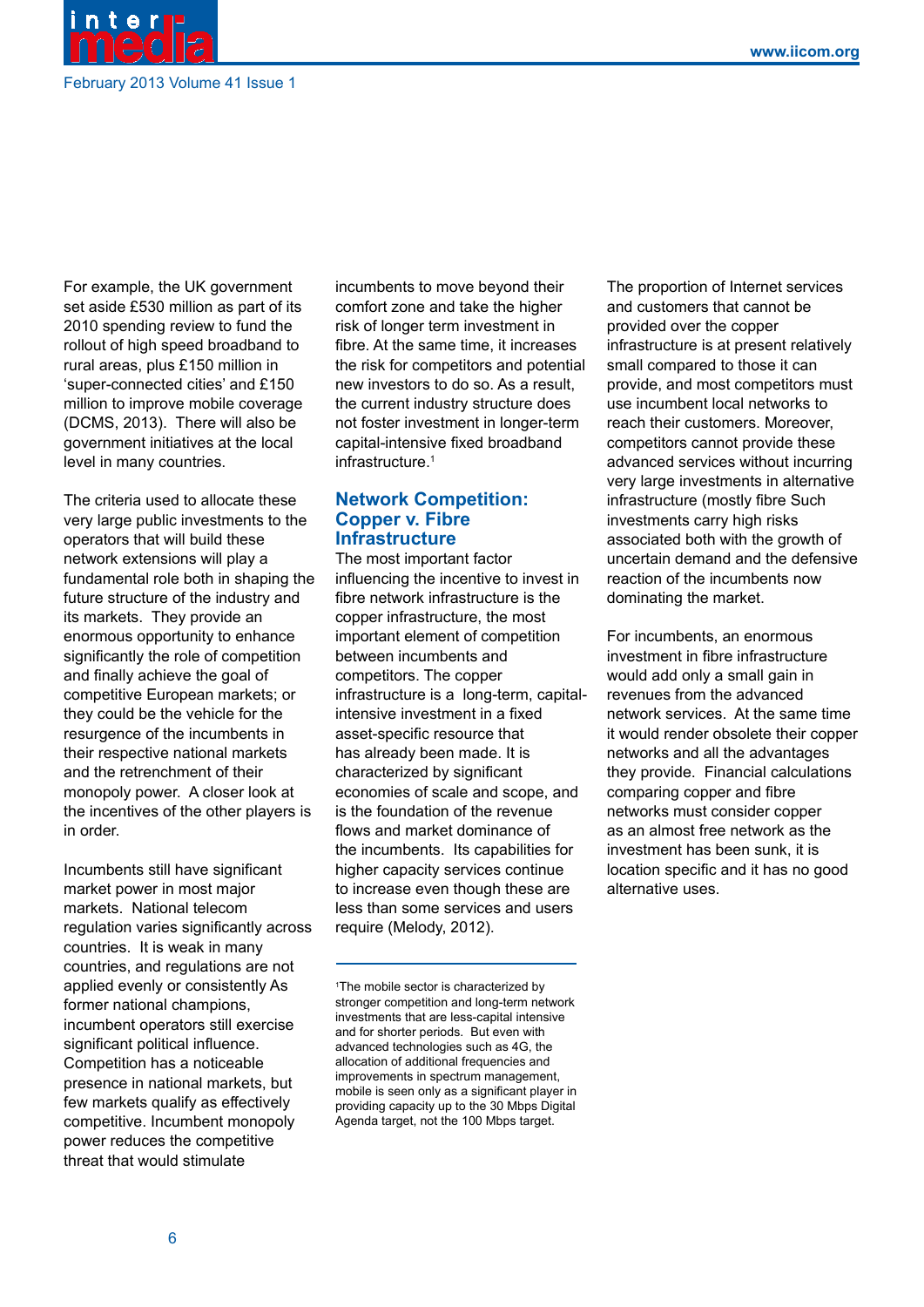



It will be more profitable to make incremental investments to improve the capacity of the copper network until the anticipated revenues from advanced services that cannot be provided over copper justify the very high investment required for an advanced fibre network. Moreover, this principle should be applied on a block by block, not a universal, basis.

In the meantime incumbents have a powerful incentive to raise the barriers and risks to other parties that may consider investing in fibre, thereby extending the profitable lifetime of the copper infrastructure and their dominant market position. This is why incumbents have shown little interest in fibre investment. This can even make it financially justifiable in some circumstances for incumbents to buy a partially developed fibre network developed by others and not develop it further.<sup>2</sup> The bottom line is incumbents are financially required to preserve the financial viability of the copper network and delay as long as possible major investments in fibre infrastructure.

It is only competitors without significant past investments in capital-intensive, asset-specific infrastructure that can consider the revenues from all the services to be supplied over a new fibre network when assessing the financeable viability of such an investment. They are the champions of fibre in the copper versus fibre competition. For them the major risks are the uncertain growth rate of advanced services, competition for those services that can be provided over the copper network, and the threat of anti-competitive activity by the dominant incumbents.

New investment from competitors generally is prepared to assume higher market risk than would the established dominant firms. It seems clear that if the EC targets for ultrafast broadband rollout by 2020 are to be met, it will be because of investment by competitors, including new players and new investors, and government agencies.

## **The Digital Agenda Broadband Investment Plan: Coaxing Incumbents**

Although the Digital Agenda programme included the usual rhetoric about the EC commitment to further strengthening competition and regulation, it provided no significant new pro-competitive initiatives. The replacement of the European Regulators Group (ERG) with a now 27 country member Body of European Regulators for Electronic Communications (BEREC) with a remit to facilitate national implementation of EC Directives and to advise on EC policy and programme proposals introduces no new substantive changes, other than the movement of the head office from Brussels to Riga, Latvia. Its first major task is to assess which telecom markets can be released from regulation and which require continuing regulation (BEREC, 2013).

The obvious deficiency of investment in the rollout of ultrafast broadband infrastructure has prompted two major responses from Neelie Kroes, the European commissioner for the Digital Agenda, both focused on the failure of incumbents to take up the investment challenge.

<sup>2</sup> For example, the Danish incumbent TDC purchased the fibre network from Dong Energy and has not developed it further.